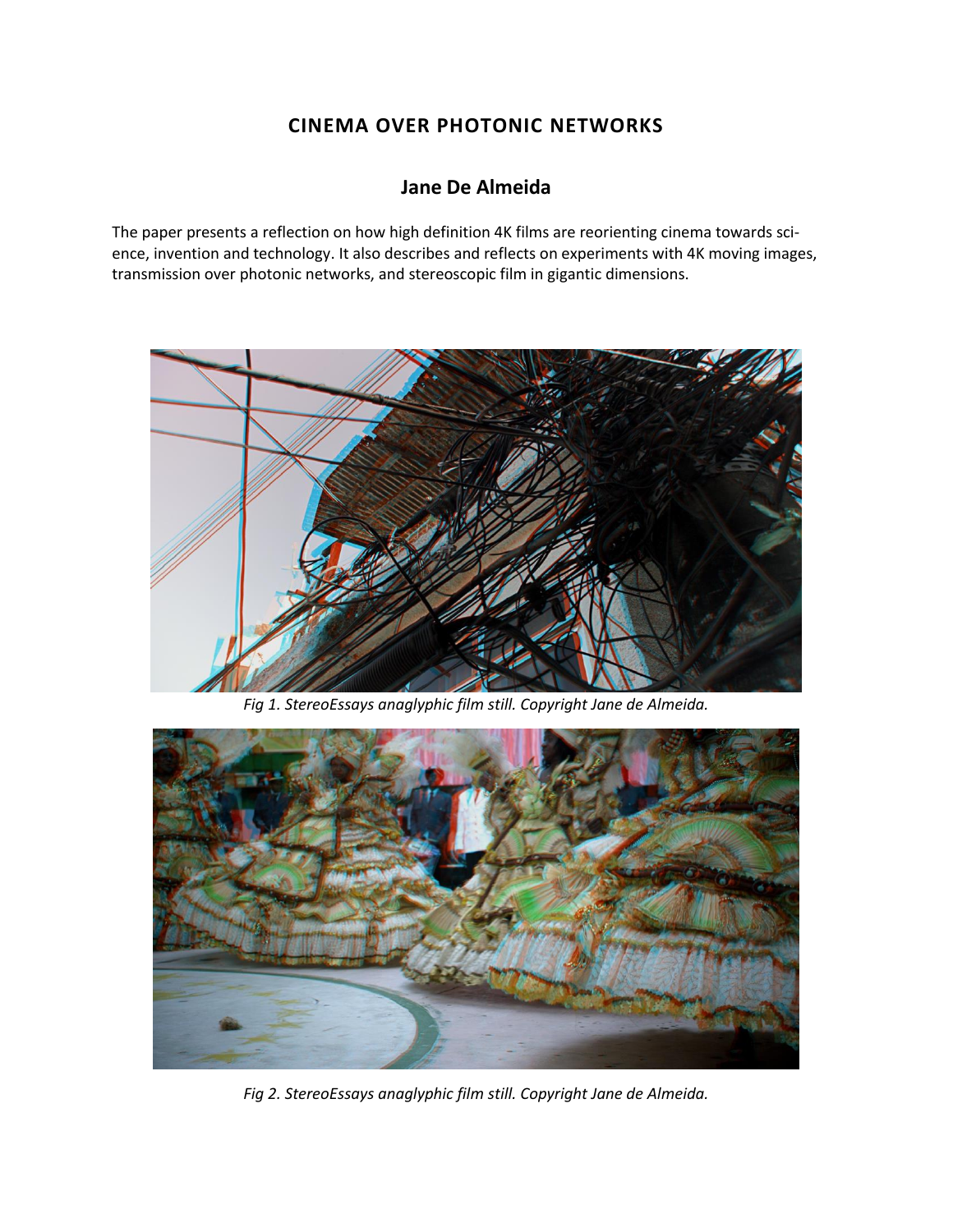#### Digital Chaos inspired by Optical Chaos

Cinema, "the invention without a future" according to the Lumière brothers, marked the twentieth century in a profound and enriching manner. Much of what will be said in the future about the twentieth century will point to the wonder of the motion picture. In constant evolution, film production technology has undergone profound changes with the advent of computer technology; and today we are able to achieve and design images of unquestionable quality, with aesthetic results that astound even 'print' lovers.

Cinema pioneers were also considered inventors and scientists, as the 'filmmaker' profession did not exist. "Apporter au monde le monde" – to bring the world into the world, was the slogan of Lumière Brothers and Pathé-Film. As observed by German filmmaker Alexander Kluge, [1] the phrase has dual meaning: the birth of new images and of a new world, but also that the filmed world was being shown in Paris, considering Paris as the real world. Back then cameras were sent around the world to record faroff cultures, looking for "never-seen-before pictures." Today, the technological apparatus of super high definition images can be rendered visible on a micro and macro scale, from distant, never visited, places. After years of fictional narrative, scientists and inventors are once again seeking never-seen-before images, now to bring the universe to the world. Moreover, these images can be broadcast. It is no longer a matter of "bringing the world into the world," but of sharing the world through a two-ended device, with images to be seen and which also see.

When producing new technology, much care is required to present it. Despite what the Lumière brothers said about the future of cinema, the first images were carefully framed, using Impressionist paintings as references. When they decided to stage sketches, the Lumière family assembled their servants to perform a Cézanne painting,*The Card Players* (*Les Joueurs de Cartes*), in motion. *The Arrival of a Train at a Station* is famous for the legend that it caused panic among viewers, startled by the real possibility of a train hitting them. Although this did not actually happen, the audience was really astonished and the Lumière brothers knew they would succeed by positioning the camera very close to the platform and waiting for the train's arrival. Besides home films and comedies, they explored figures in motion, such as the wall falling down and being 'rebuilt' in a reverse effect – *Démolition d'un mur* – or the blacksmith's smoke in*Le Forgeron*.

More than one hundred and ten years later, digital technology once again aspires to replace cinema, now with the power of projecting an image resolution of over 8 million pixels per frame. 4K resolution has recently been established as the standard image for digital cinema recommended by the DCI (Digital Cinema Initiatives), an association of the seven major Hollywood studios. 4K refers to the number of horizontal pixels, 4,096, which multiplied by 2,160 vertical pixels, gives 8,847,360 pixels in total. It is an image four times more precise than HD and 24 times more precise than traditional television, [2] but what scenes, what framing, and what kind of image is cinema unveiling? First and foremost, an incredibly sharp image, with vivid colors and details, intense brightness and impressive sheerness. An image in which one sees background details with the sharpness of a close-up shot. That trompe-l'oeil effect of the Lumières – or of Masaccio, in his paintings of the *Holy Trinity* at Santa Maria Novella, which produced the effect of a cave on a two-dimensional canvas in 1425 – can also be seen in the Japanese concert of the String Ensemble, broadcast live from Tokyo to San Diego in 2006. To enhance its reality effect, the concert was partially filmed with a row of seats framed in the lower part of the screen, strengthening the impression that it was performed right there, just a few rows ahead of the viewer.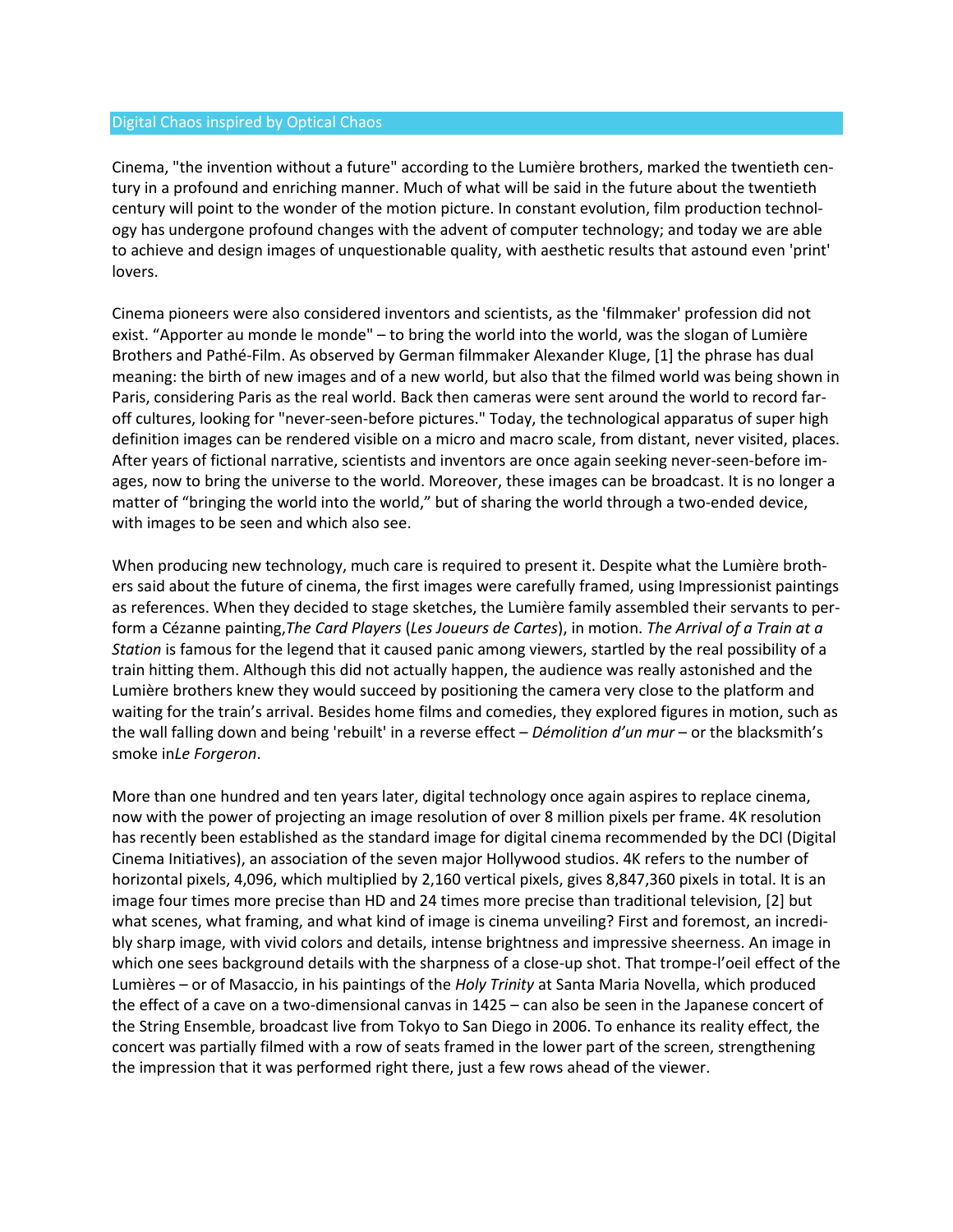In recent years, a new event has managed to further stretch the boundaries of cinema – considered here as large screen projection: transmission over photonic networks. Since iGrid 2002, the Cinegrid consortium has been designed as another event emerging from the LambdaGrid framework, the wavelength 'grid.' The 'lambda network' in a nutshell is the composite technology of fiber optic connections capable of transmitting light. Just like Glif, an international organization that promotes the paradigm of lambda networking and the research for developing an international fiber optic infrastructure, Cinegrid fosters an international and interdisciplinary community focused on very-high-quality digital media over photonic networks. At that instant, the cinema lights meet the photon light, combining to produce the transmission of a powerful image with hardly any loss of quality (or none at all).

Besides the network connections of the physical support, another requirement is a network of scientists, researchers and inventors seeking to accomplish the technological leap of the ubiquity dream. In other words, the characteristic property of television – transmission – is now within the reach of cinema. Cinegrid, however, in promoting this meeting between high quality image film producers, has also promoted a unique meeting that relates back to pre-cinema times. Since 2006, Cinegrid has been attended by photonic network engineers, film software developers, camera and projection equipment companies, computer scientists, new media scholars, film studios, sound studios for cinema, scientific visualization professionals, all sorts of artists and people interested in the matter. In fact, people's interests in Cinegrid are wide-ranging, involving various terminologies and idiosyncrasies. The films presented are short samples of pictures to demonstrate the equipment and the evolution of the transmission power and capacity. Except in rare cases, the films have no narrative, or even such intention. In fact, the most interesting are the views of museums, planetariums and other ways of seeing the world.

The whole community dreams of the moment when an observatory in a specific site will be capable of transmitting very high resolution images of its observations to other observatories around the world. Another interesting perspective for this community is the ability to view microscopic beings in very high definition, transforming them into characters of a unusual narrative, from a world known through the optical lens and old biology books and now in giant-sized living form, composed by digital language. This whole environment of the future reminds us of the great European technology exhibitions of the past, such as the *Exposition Universelles* in Paris or the *Great Exhibitions* in nineteenth century London, but without the same gigantic proportions and public. Several of the devices of the contemporary world had their precursors exhibited in those fairs. Many artists and filmmakers marveled at the viewing devices of the era, such as the Panoramas, the Mareoramas and Kaiserpanoramas. [3] The Lumière brothers presented in that edition of the exhibition the "Cinématographe Géant" with a 60x70 ft screen in a theater that could seat 15,000 people. All those experiments followed traditional cinema before it took shape as we know it: the dark room, projector, seats, screen at the front, a movie of roughly 90 minutes, the queue, the ticket.

The intention here is not to compare the great expositions to an event like Cinegrid in terms of proportions or public, but rather to highlight the hybrid environment where inventors, engineers, producers and artists gather to display and admire new technologies and the scope that each new device can achieve. Such an environment, however, is not exclusive to Cinegrid. It is a proper space for meetings, seminars and art fairs dazzled by the possibilities with technology driven by the advent of the computer. However, what is of particular interest in this event is precisely the axis that determines what 'cinema' is and its forthcoming configuration over the next 110 years. This configuration is the one that embanked all the inventive chaos of optical-cinematographic devices.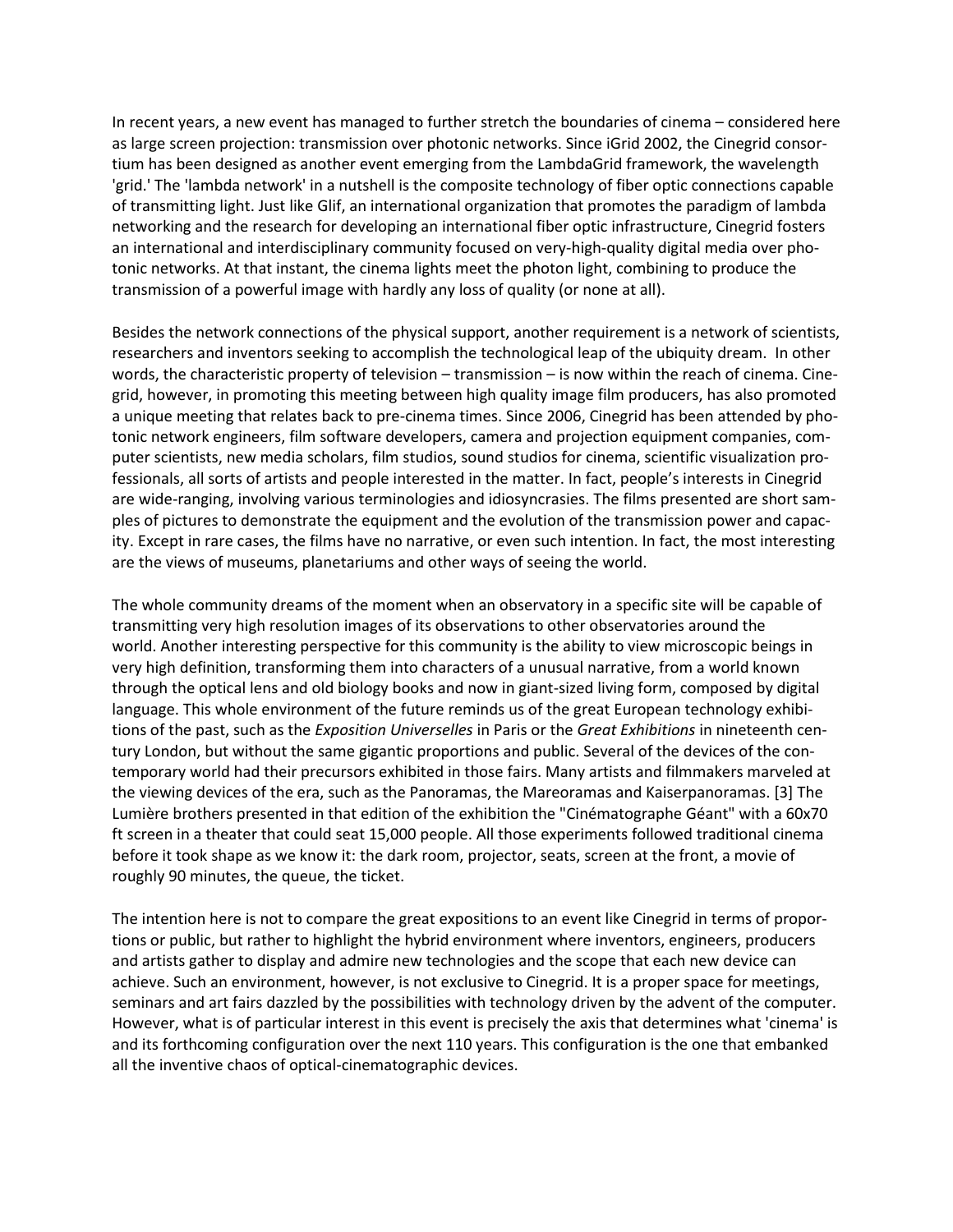The photonic networks represent huge freedom for cinematic applications, as they enable a collaborative future for image distribution. These networks will enable on-line transmission of film festivals in real time, with premières all over the world. Some Cinegrid demonstrations show colormetric sessions being made, for example in the San Diego laboratory in conjunction with the Czech Republic (CESNET); [4] or sound editing sessions in San Diego, Los Angeles and Chicago happening at the same time without any acoustic quality loss. It is also known that these networks will reconfigure the telecommunications system, with a high quality image television and a far more flexible arrangement of a single point television, with the rigid transceiver structure. The end of network neutrality, a much discussed subject today, could lead cinema back to the studios to determine the end of a creative chaos of the cinematic arts.

#### Photonics Network Experiments

Inspired by the creative chaos of the time, we have produced some events in Brazil related to super-high definition cinema and its transmission. In 2008, during FILE (Electronic Language International Festival), fourteen short 4K movies were presented in Brazil for the first time for cultural purposes. For one week, more than 3,500 people attended the projections and the seminars about 4K technology and the future of the images using high-definition projection in cinema. FILE has unveiled highly advanced and bold pieces in terms of art, science and innovation in Brazil and abroad. For the 2008 edition, FILE was called FILE 2008 000 000 (Two thousand and eight million pixels), a pun for the eight million pixels per frame of the 4K image. Considering the success of the projection the next natural step seemed to be the streaming of 4K content using high-speed network infrastructure. This was proposed during the Cinegrid Workshop 2008 and the main challenges were the upgrade of the Brazilian network and its extension from Mackenzie University to FIESP where FILE takes place. Since the 4K film *Enquanto a Noite não Chega* (*While the Night Does not Come*), by Beto Souza and Renato Falcão, was about to be finished, it was decided that its première would take place in São Paulo, San Diego and Yokohama.

The project *FILE 4K Transcontinental* was an initiative taken and led by researchers of Mackenzie University and the Center for Research in Computing and the Arts –CRCA/UCSD (University of California, San Diego). After one year of research and production, in 2009 the results of the work developed by Mackenzie University and CRCA were presented at FILE. A theater with more than 600 people witnessed the première and the streaming at the FIESP Auditorium. The exhibition in Brazil was attended by film directors, as well as the presenters. In San Diego, the Calit2's division director at UCSD, Ramesh Rao hosted the exhibition and in Yokohama, the directors of the Research Institute for DMC at Keio University, Naohisa Ohta and Inakage Masahiko hosted the movie in Japan. The *FILE 4K Transcontinental* venue was considered by specialists in data transmission, such as Ramesh Rao, director of the CAL-IT2 at the UCSD, a benchmark in digital cinema research.

A new project led us to produce a promotional film with 4K/3D resolution in order to show the intentions of Project 2014K, which purports to broadcast live the games of the 2014 Soccer World Cup in Brazil, with 4K/3D resolution through photonic networks to ultra-definition movie theatres on all five continents. This is a collaborative and experimental hi-tech project involving research and technological innovation organizations as well as private enterprises. This promotional film led us to shoot the first soccer match with such resolution, which was shown at the 2010 World Cup in Johannesburg in the FIFA Pavillion named *Casa Brasil*.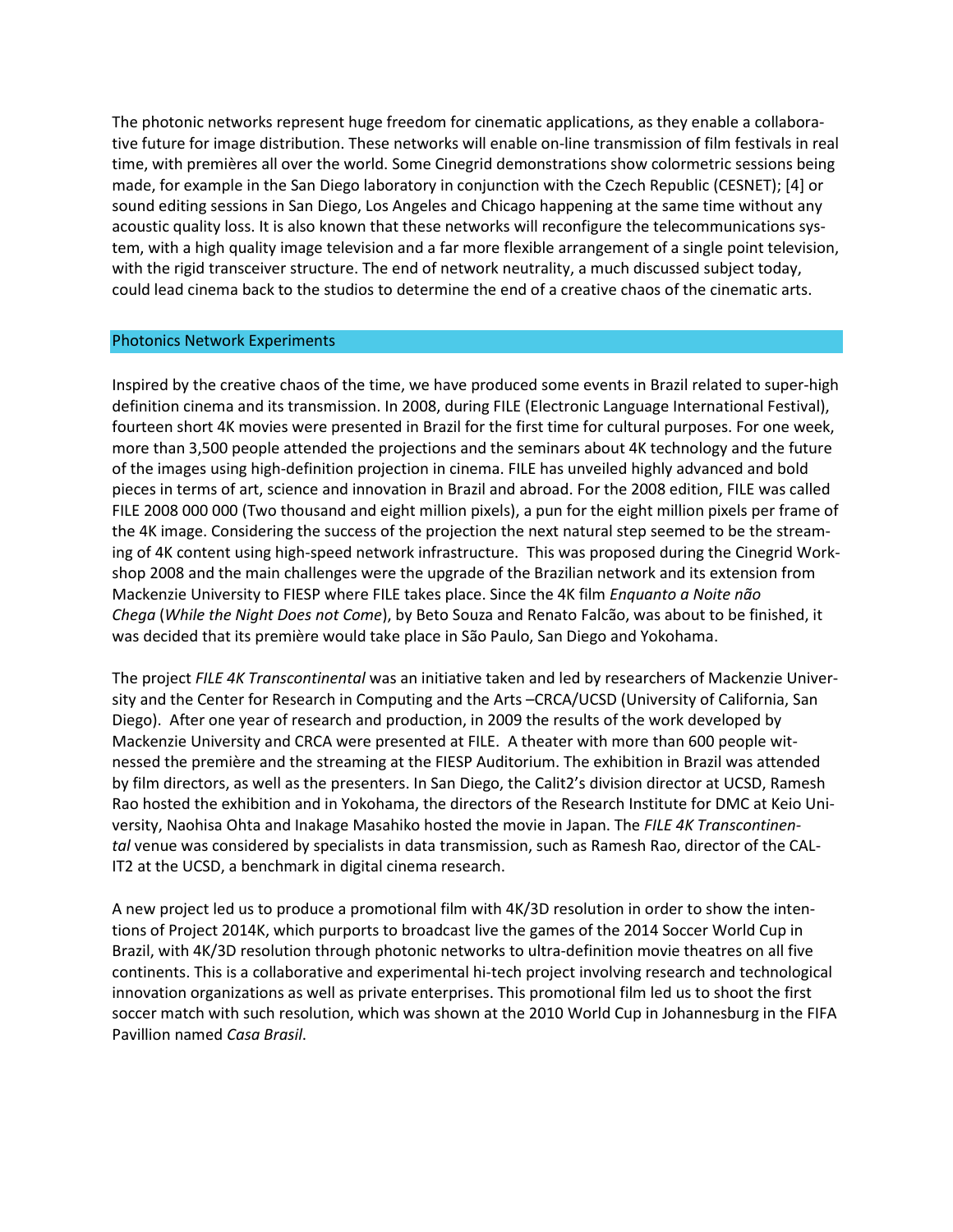#### Stereoscopic Gigantic Views

More recently, further experimentation has been performed as part of a research project developed by the Advanced Applications of Remote Visualization Working Group supported by the RNP (National Education and Research Network). This Working Group's proposal is the execution, production, organization and cataloguing of the creative process of audiovisual content in 4K/3D format. Thus, a test-film was produced with Red Epic cameras, capable of capturing 5K images, rigged to obtain stereoscopic images. The film, called *StereoEssays: Five or Six Stereoscopic Essays in Search of a Narrative*, was presented at Cinegrid@Rio. It is a high-tech audiovisual essay that explores ultra-definition images. As in the legendary *Views of the Guanabara Bay* (1898), considered the first Brazilian movie, made by the Segreto brothers, Rio de Janeiro is once again the focus of pioneering cameras. The difference now is that the 'views' can be observed in three dimensions and ultra-high definition.

Since the outset, the film project has tackled the technological challenges of the major research laboratories. From the single camera pair, a piece of equipment still unknown to experts, to the processing of images with roughly 10 million pixels, and screening the film with special projectors, still in the phase of stabilization. In the stereoscopic projection of the film (3D), the resolution reaches 20 million pixels per frame on the screen, counting the images corresponding to the left and right eyes.

This experiment recalls the challenges faced by the pioneers of cinema and retrieves the fantasy of the 19th century stereoscopic apparatus. In 1891, Edison already intended to bestow stereoscopic depth on the kinetograph images that would be seen through the kinetoscope. In 1856, only two years after being founded, the London Stereoscopic Company sold half a million stereoscopic viewers. In the pre-cinema age, stereoscopic photography provided a new experience of perceiving reality, giving viewers a new level of immersion into the images, as if traveling to remote places and personally partaking in far-off events.

In 1935, Louis Lumière remade *The Arrival of a Train at a Station* (*L'arrivée d'un train en gare de La Ciotat*, 1895) in a stereoscopic version, which was possibly the true motive for the famous amazement at the realism of the images usually attributed to the public projection of *L'arrivée d'un train* in 1896. Walter Benjamin [5] has reported on more than one occasion his stereoscopic experience with the Kaiserpanorama in Berlin in 1900. The German thinker mentions the public's fascination with travel photographs and uses the stereoscope as a metaphor of the new configuration of modernity, with images "arranged as if they had come out of drawers," [6] brightly colored scenes and objects against backdrops with towering buildings and forts, inherited from the Tsarist regime in the city of Riga. Later, Benjamin draws attention to the time required to give such detail to these new three-dimensional scenes, and suggests that the "stereoscopic look" should be cultivated in order to tackle deep down the "historical shadows." [7] All this "stereoscopic heritage" of still and moving images served as inspiration for the *EstereoEnsaios* project: scenes that take us back to the history of equipment that shows 'views,' the arbitrary movement of nature, machines and the human body, full of sensuality in light of the stereoscopic device.

The stereoscopic vision generated by new ultra-definition (5K) technologies urges us to consider new possibilities of image, new metaphors for cinema and a new level of sensations – in short, a whole new aesthesis. The gigantic, digital ultra-definition images set the stage for a new visual upscale.